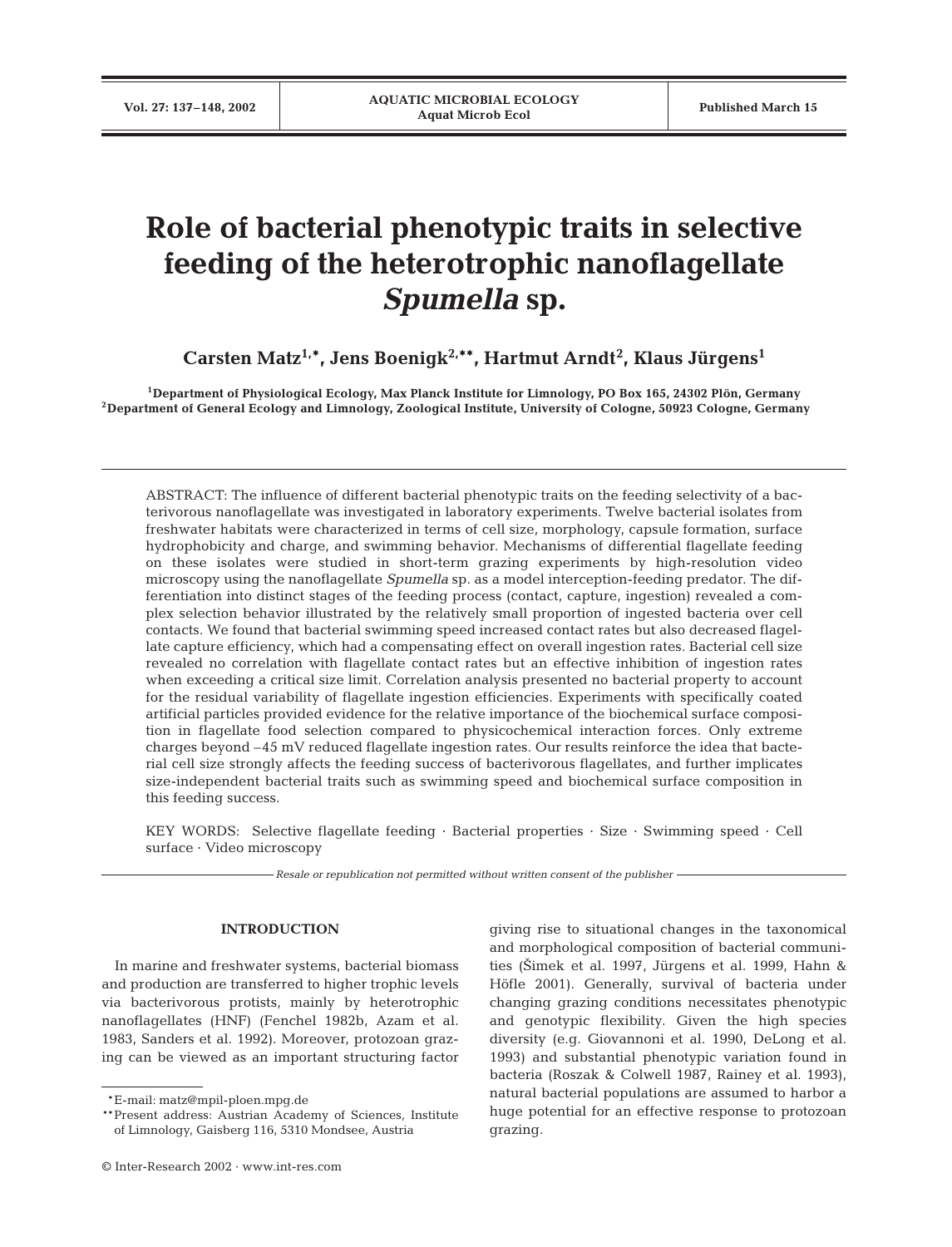Most studies on the predator-prey relationship between bacteria and HNF have focused on the dominant role of bacterial cell size (Chrzanowski & Šimek 1990, González et al. 1990b, Hahn et al. 1999, Posch et al. 1999), while other bacterial traits remain barely investigated. Jürgens & Güde (1994) reviewed the possible mechanisms that bacterial adaptation may have acquired to avoid protozoan grazing, including motility, exopolymer formation and chemical surface properties. In view of the increasing interest in qualitative facets of bacterivory dynamics, the elucidation of the functional role of phenotypic traits other than size is overdue.

Motility is a common characteristic of bacteria in natural environments. A large fraction of the bacteria in aquatic habitats has been reported to be motile (Grossart & Azam 1998, Fenchel 2001). Swimming of the bacterial cell is considered to be a response to the environment. For instance, motility is beneficial in finding substrate-rich micropatches (Azam & Ammerman 1984, Blackburn et al. 1998), thus resulting in higher growth rates of motile bacteria in oligotrophic systems (Lauffenburger 1991). Unlike its importance in reaching nutrient microzones, motility in bacteria has rarely been discussed as a behavioral component in the vulnerability to grazers (Monger & Landry 1992, González et al. 1993).

Exopolymeric capsules can be exhibited by about 65% of the intact suspended bacteria in marine bacterioplankton (Heissenberger et al. 1996). Whether bacterial encapsulation affects selective protistan grazing is still an open question. Some indication, however, may be gathered from analogous studies on pathogenic bacteria in mammalian immune systems: there, for instance, capsule-deficient *Escherichia coli* were efficiently ingested by phagocytes whereas capsulated *E. coli* were similarly attached but not ingested (Horwitz & Silverstein 1980).

Immunological studies have described several cellular recognition mechanisms in non-opsonic phagocytosis mediated by lectin-carbohydrate, protein-protein or hydrophobic interactions (see Ofek et al. 1995). They raised the attractive issue that chemical surface properties of bacteria might matter in natural microbial predator-prey interactions in an analogous fashion (Jürgens & Güde 1994). However, recent experiments focusing on the role of a physicochemical mechanism (hydrophobicity) in flagellate feeding have not brought forth consistent results (Monger et al. 1999, Matz & Jürgens 2001). This suggests either a non-uniform importance among protozoan species or some complex interference of other, more specific bacterial surface variables.

Subtle mechanisms of bacterial grazing resistance on the one side may implicate pronounced selective feeding of the flagellate predator on the other. It is known that HNF and other bacterivorous protozoans do not consume bacteria of different species with equal efficiency (Taylor & Berger 1976, Sherr et al. 1983, Mitchell et al. 1988). Many of these studies, however, could not yield direct conclusions, as some prey variables had not been measured or completely controlled. Most planktonic flagellates belong to the feeding type 'interception feeder' (Fenchel 1986), which capture and process single prey particles at a sensitive region near the flagellar base (Boenigk & Arndt 2000b), seemingly without elaborate feeding structures. Since some evidence for a complex selection behavior in interception-feeding flagellates has been provided (e.g. Landry et al. 1991, Jürgens & De Mott 1995, Boenigk et al. 2001b, Matz & Jürgens 2001), it is assumed that bacterial properties may influence different steps in the process of food acquisition.

We addressed the question of the mechanistic impact of different phenotypic traits on bacterial grazing mortality and on flagellate feeding behavior by live observations of a common interception-feeding flagellate. This technique provides detailed observational data of every step (encounter, capture, ingestion) in the process of food uptake (Boenigk & Arndt 2000a, Boenigk et al. 2001a) and circumvents a manipulation of bacterial cells prior to the experiment. Previous experiments have rendered the colorless chrysomonad *Spumella* sp. an ideal model organism (Boenigk & Arndt 2000b, Boenigk et al. 2001a, b).

The purpose of this study was to determine the influence of common phenotypic traits in bacteria (cell motility, size, surface properties) on the susceptibility to ingestion by an interception-feeding flagellate in a comprehensive overview. In particular, we tested nonmorphological properties and hypothesized (1) that bacterial motility influences encounter and capture probabilities; and (2) that flagellate ingestion efficiencies are affected by bacterial cell surface properties (capsule, hydrophobicity, charge, biochemical composition). In this context, we tried to elucidate with specific artificial microspheres whether selective flagellate feeding is based on mere physicochemical interaction forces (non-specific mechanism) or on a more specific discrimination between biochemical constituents of the prey surface.

## **MATERIALS AND METHODS**

**Organisms.** Twelve strains of bacteria exhibiting comparable cell sizes within the flagellate prey spectrum as well as a wide range of surface characteristics and swimming speeds were selected from a set of 41 isolates. They had been obtained from freshwater con-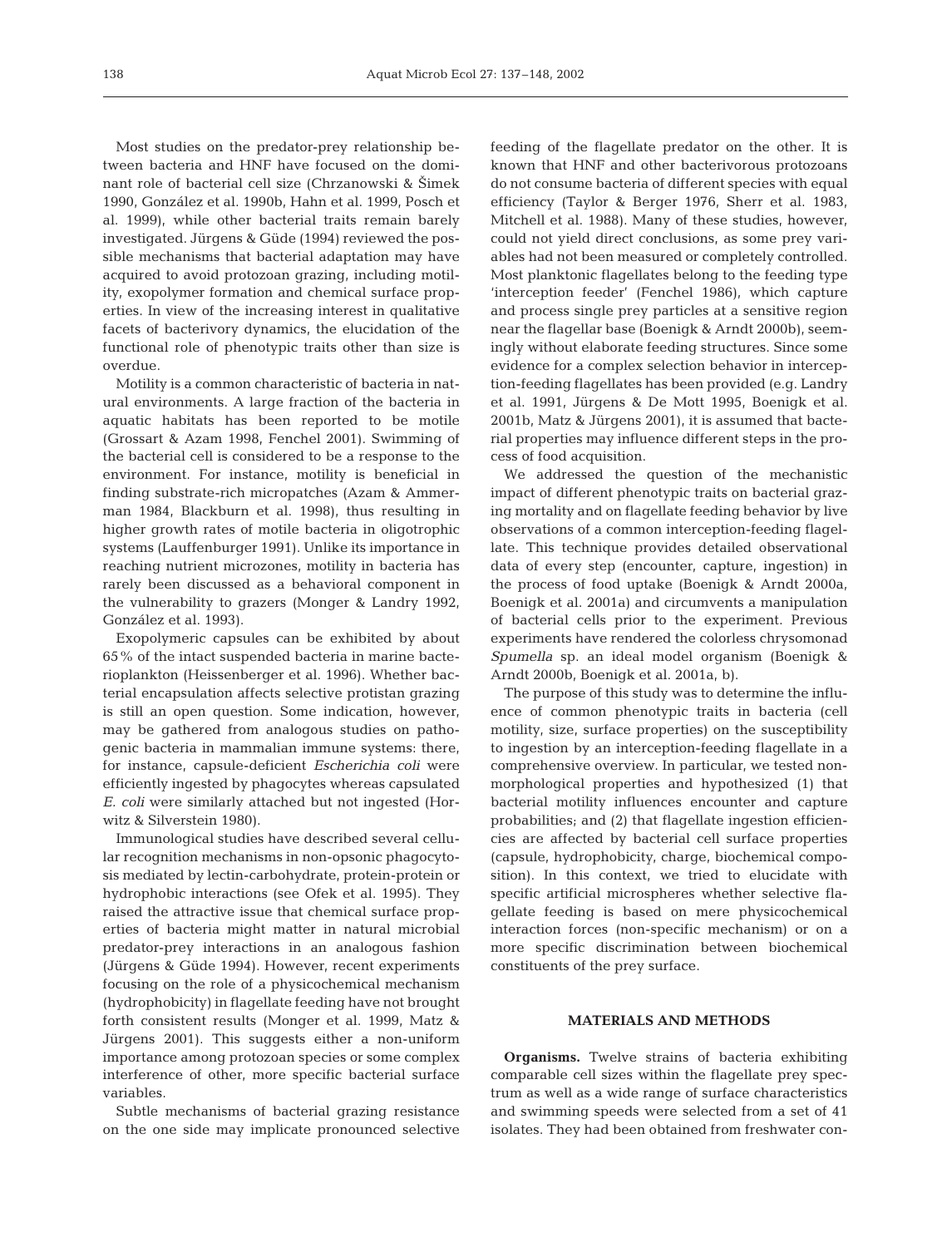| Strain          | Cell length<br>$(\mu m)$ | Capsule | Cell length<br>incl. capsule<br>$(\mu m)$ | Cell width<br>incl. capsule<br>$(\mu m)$ | Motility                 | <b>BATH</b><br>(%) | <b>HIC</b><br>index | Zeta<br>potential<br>(mV) |
|-----------------|--------------------------|---------|-------------------------------------------|------------------------------------------|--------------------------|--------------------|---------------------|---------------------------|
| KB <sub>9</sub> | $1.30 \pm 0.33$          |         | $1.32 \pm 0.42$                           | $0.54 \pm 0.07$                          |                          | $95.3 \pm 0.1$     | $0.23 \pm 0.15$     | $3.2 \pm 0.7$             |
| CM10            | $1.28 \pm 0.23$          |         | $1.33 \pm 0.28$                           | $0.60 \pm 0.06$                          | $+$                      | $51.2 \pm 10.1$    | $0.19 \pm 0.08$     | $-20.9 \pm 0.0$           |
| CM28            | $1.26 \pm 0.27$          | $+$     | $1.49 \pm 0.42$                           | $0.68 \pm 0.05$                          |                          | $95.5 \pm 2.3$     | $0.11 \pm 0.00$     | $-24.9 \pm 0.5$           |
| SG81R1          | $1.32 \pm 0.28$          | $+$     | $1.53 \pm 0.39$                           | $0.71 \pm 0.04$                          | $+$                      | $67.2 \pm 6.8$     | $0.62 \pm 0.01$     | $-24.7 \pm 1.1$           |
| KB6             | $1.47 \pm 0.31$          | $+$     | $1.61 \pm 0.35$                           | $0.73 \pm 0.11$                          | $\overline{\phantom{m}}$ | $86.2 \pm 0.1$     | $0.04 \pm 0.04$     | $-23.4 \pm 1.6$           |
| KB23            | $1.29 \pm 0.28$          | $+$     | $1.71 \pm 0.42$                           | $0.90 \pm 0.05$                          | $+$                      | $93.1 \pm 1.0$     | $0.66 \pm 0.02$     | $-29.3 \pm 1.8$           |
| CM20            | $1.30 \pm 0.32$          | $+$     | $1.79 \pm 0.37$                           | $0.93 \pm 0.06$                          |                          | $1.6 \pm 2.7$      | $0.45 \pm 0.08$     | $-16.6 \pm 3.0$           |
| KB10            | $1.89 \pm 0.46$          | $+$     | $2.11 \pm 0.46$                           | $0.79 \pm 0.10$                          |                          | $97.0 \pm 0.2$     | $0.24 \pm 0.12$     | $-25.7 \pm 1.3$           |
| KB12            | $1.53 \pm 0.31$          | $+$     | $2.54 \pm 0.68$                           | $1.35 \pm 0.06$                          |                          | $6.0 \pm 2.5$      | $0.09 \pm 0.02$     | $-36.1 \pm 2.8$           |
| <b>KB16</b>     | $1.02 \pm 0.29$          | $+$     | $2.54 \pm 0.53$                           | $1.74 \pm 0.08$                          | $+$                      | $43.8 \pm 13.8$    | $0.24 \pm 0.03$     | $3.1 \pm 0.2$             |
| <b>KB27</b>     | $2.72 \pm 1.05$          | $+$     | $3.30 \pm 1.14$                           | $1.08 \pm 0.06$                          | $+$                      | $37.3 \pm 4.9$     | $0.63 \pm 0.06$     | $-6.8 \pm 2.9$            |
| CM32            | $2.88 \pm 1.23$          | $^{+}$  | $3.85 \pm 1.35$                           | $1.31 \pm 0.17$                          |                          | $73.0 \pm 14.5$    | ND                  | ND                        |

Table 1. Phenotypic characteristics of the 12 bacterial isolates used. Cell dimensions (excluding and including capsule), hydrophobicity (as measured by the bacterial adhesion to hydrocarbon [BATH] assay and the hydrophobic interaction chromatography [HIC] assay) and surface charge (measured as zeta potential) are given as mean ± standard deviation. ND: not determined

tinuous cultures featuring grazing and non-grazing conditions (Matz & Jürgens 2001). Stock preparations were stored at –70°C until further cultivation. For phenotypic characterization and feeding experiments, the bacteria were first grown on nutrient broth medium. Then they were transferred to WC medium (Guillard & Lorenzen 1972) supplemented with 100 mg glucose  $l^{-1}$ and grown to stationary growth phase.

The strain of the common bacterivorous flagellate *Spumella* sp. had been isolated from Lake Schöhsee (Plön, Germany). It was cultivated at 17°C on the bacterium *Pseudomonas putida* MM1 (Christoffersen et al. 1997) in WC medium supplemented with 100 mg glucose  $l^{-1}$ . For ingestion experiments, flagellates were grown in triplicate batch cultures and continuously transferred to fresh bacterial suspensions. Culture subsamples were taken from flagellate exponential growth phase; additional food supply provided satiated test organisms throughout the feeding experiments.

**Bacterial characteristics.** Each bacterial isolate was analyzed for the phenotypic features under examination (Table 1) covering cell size, morphology (including capsule formation), motility and physicochemical cell surface parameters (hydrophobicity and charge). Physicochemical surface properties had been previously assessed for these strains under identical culture conditions (Matz & Jürgens 2001). These measurements were included in this study, as repeated experiments revealed stable surface characteristics during stationary growth phase (coefficients of variation [CV] ≤5.7%). The methods that were used in the cell surface analysis were the bacterial adhesion to hydrocarbon (BATH) assay and hydrophobic interaction chromato-

graphy (HIC), both determining surface hydrophobicity, and zeta potentials were measured with a Zetasizer 3000 (Malvern Instruments). Bacterial cell size was determined from 4',6-diamidino-2-phenylindole (DAPI) preparations (Porter & Feig 1980) of formalin (2%) fixed samples with an automated image analysis system (SIS).

The presence of capsules was detected by the use of a modified negative staining technique after Plante & Shriver (1998). Ten microliters of a formalin-fixed bacterial suspension was mixed with 10 µl of 0.2 µm filtered Congo Red (1% aqueous) on a clean glass slide, covered with a coverslip and allowed to dry at room temperature. Maneval's stain (Carolina Biological Supply) was added laterally to flood the preparation for approximately 1 min. Preparations were gently blotted dry and were examined under phase-contrast at 1000× magnification. *Azotobacter vinelandii* DSM85 served as positive and *A. vinelandii* DSM86 as negative control for capsule formation. Preparations were also used to measure directly length and width of capsulated cells with an image analysis system.

Bacterial swimming behavior was documented in dark field situations by means of a standard video camera and videocassette recorder (VCR). Recordings were performed at 2000× magnification in an observational chamber, which was constructed of a glass slide and a coverslip separated by adhesive tape. Observations were made midchamber at maximum light intensity and contrast. Swimming behavior of motile strains was quantified from videotapes using MedeaLab 3.1 Tracking System (1994–97, Medea AV). Cells moving out of the plane of focus were sorted out of the series of digitized tracks.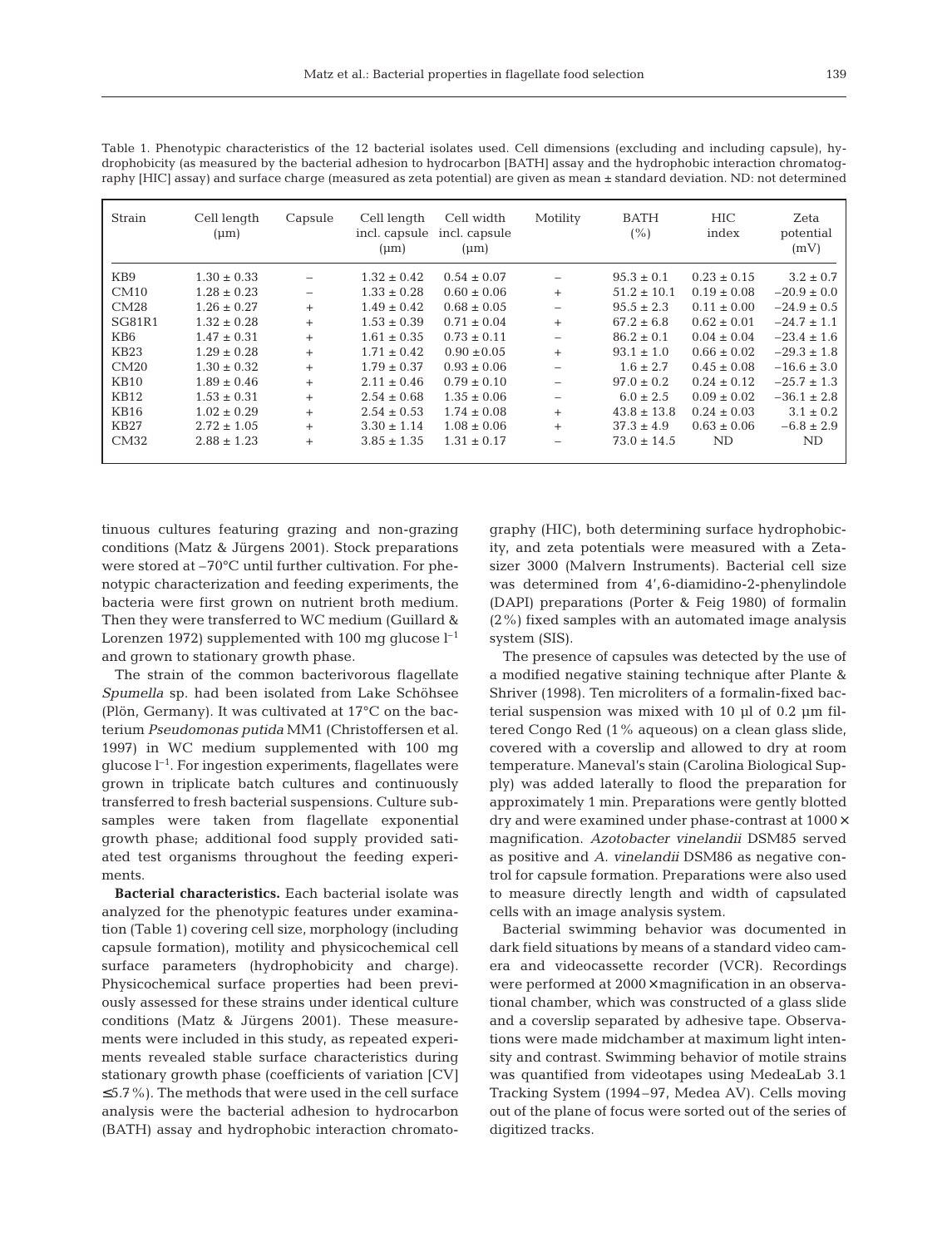Table 2. Polystyrene particles (non-fluorescent, 0.75 µm in diameter) with specific coatings and surface charge (measured as zeta potentials). Different densities of carboxyl groups are termed Plain, COOH low, COOH medium and COOH high. Zeta potentials are given as mean ± standard deviation

| Particle loading      | Zeta potential (mV) |
|-----------------------|---------------------|
| Plain                 | $-4.7 + 0.7$        |
| COOH low              | $-46.2 \pm 1.1$     |
| COOH medium           | $-49.4 + 0.6$       |
| COOH high             | $-53.1 + 0.3$       |
| Protein A             | $-37.9 + 0.5$       |
| Bovine serum albumin  | $-39.7 + 0.4$       |
| Polyethylenglycol-300 | $-37.3 \pm 0.9$     |
| Polygalacturonic acid | $-39.8 \pm 0.4$     |
| Starch                | $-39.5 \pm 2.0$     |
|                       |                     |

**Artificial particles.** In our uptake experiments, we also used monosized polystyrene beads (non-fluorescent, 0.75 µm in diameter; micromod Partikeltechnologie) as a device for testing the relative importance of physicochemical interaction forces (by means of surface charge determination) and the biochemical surface composition in flagellate-prey interactions. Nine different particles were provided, which were covalently coated with specific surface layers (Table 2). Four particles exhibited different densities of carboxyl groups (plain, COOH low, COOH medium, COOH high) and were used to mimic a surface charge gradient (zeta potentials from  $-4.7$  to  $-53.1$  mV) without concomitant change in surface composition. The other 5 particles (protein A, bovine serum albumin [BSA], polyethylenglycol-300, polygalacturonic acid, starch) differed in their surface composition but exhibited similar zeta potentials (from –37.3 to –39.8 mV).

**Feeding experiments.** The experiments were performed by means of high-resolution video microscopy employing an inverted microscope, a standard video camera and a VCR. The experimental design largely follows the one previously described (Boenigk & Arndt 2000a, Boenigk et al. 2001a). Prior to the experiments, flagellates from triplicate cultures were transferred to the observational chamber and were allowed to attach to the bottom for 30 min. After washing away the indigenous bacteria (*Pseudomonas putida* MM1), the test particle was added to a concentration of 2 ×  $10^7$  ml<sup>-1</sup> and the flagellates were allowed to adapt to the new food situations for 2 min. One attached flagellate per chamber was selected for video observations, which did not exceed 15 min per individual flagellate cell. In total, 12 individuals from different chambers were observed for each food particle. Randomly selected individuals were checked for abnormalities in particle digestion during another 15 min period.

Table 3 summarizes the definition of crucial steps observed in flagellate feeding behavior. Events were defined as 'contact' when particles directly encountered the sensitive region near the base of the long flagellum. If the long flagellum folded over the particle and pressed it against the short one, feeding events were scored as 'capture'. The subsequent formation of a food vacuole was scored as 'ingestion'. The difference between particle capture and particle ingestion was scored as 'rejection' and was based on the behavior of unfolding the long flagellum in order to release the prey. Feeding efficiencies were defined as the following: 'capture efficiency' describes the proportion of particle-flagellate encounters that was captured and 'ingestion efficiencies' describes how many of the captured particles were subsequently ingested.

**Data analysis.** Pearson product-moment correlations were used to test for significant relationships between single bacterial phenotypic properties (hydrophobicity, surface charge, cell size, swimming speed) and

| Events in flagellate<br>feeding behavior | Microscopic observation                                                                   | Abbreviation                      |  |  |
|------------------------------------------|-------------------------------------------------------------------------------------------|-----------------------------------|--|--|
| Contact                                  | Direct encounter of prey particle with<br>sensitive region near the flagellar base        | $Con = Esc + Cap (Rej + Inq)$     |  |  |
| Escape                                   | Contacted prey particle that is not captured                                              | $Esc = Con - Cap$                 |  |  |
| Capture                                  | Folding of long flagellum over the prey particle                                          | Cap                               |  |  |
| Rejection                                | Captured prey particle that is not ingested but<br>released by unfolding of the flagellum | $Rej = Cap - Inq$                 |  |  |
| Ingestion                                | Captured prey particle that is enclosed by<br>pseudopodia (food vacuole)                  | Inq                               |  |  |
| Capture efficiency                       | Proportion of captured over encountered prey particles                                    | $Capeff = Cap/Con \times 100$ [%] |  |  |
| Ingestion efficiency                     | Proportion of ingested over captured prey particles                                       | $Inqeff = Inq/Cap \times 100$ [%] |  |  |

Table 3. Definition of the major feeding interactions observed between the flagellate predator *Spumella* sp. and prey particles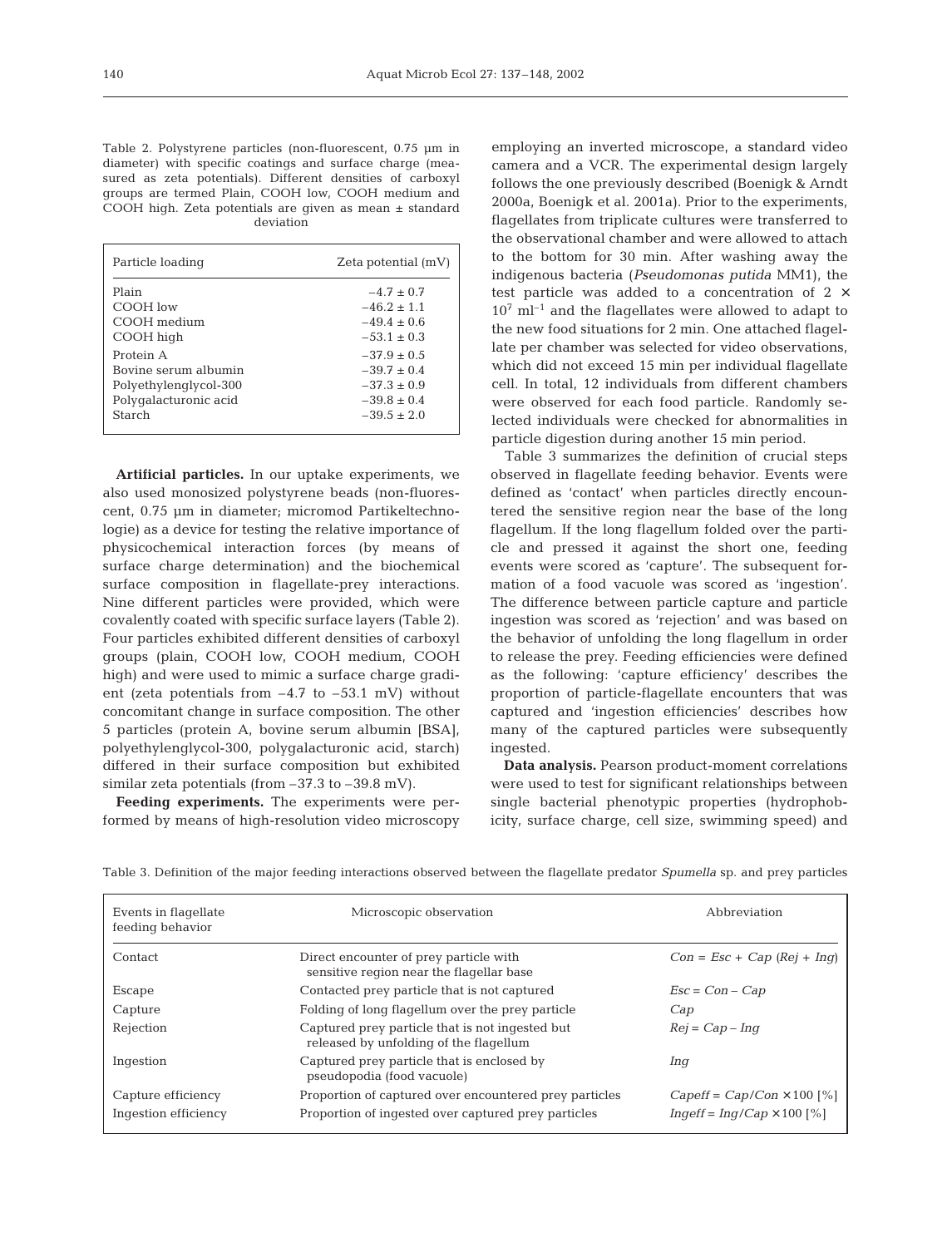

Fig. 1. Flagellate (flag) feeding on bacterial isolates exhibiting different phenotypic properties. (A) Average numbers of escaped, rejected and ingested bacteria of the total number of flagellate-bacterium contacts. (B) Flagellate feeding efficiencies (capture and ingestion efficiency) are given as mean ± standard deviation. The data are based on 12 individual flagellate cells for each bacterial strain within an observation time of 15 min

flagellate feeding parameters. We employed multiple regression analysis to evaluate the relative importance of bacterial phenotypic properties in explaining variation in flagellate feeding rates. As the sample size was limited, we used only the bacterial variables that alone yielded a significant correlation. One-way ANOVAs were used to test for significant differences between swimming speeds of the 5 motile strains and between flagellate feeding rates on all 12 strains. Likewise, significant effects of capsule formation, different coatings of artificial particles and heat-killed bacteria, respectively, on flagellate feeding efficiencies were tested by 1-way ANOVAs. Absolute values were ln transformed and percentages arcsine-square root transformed. Post hoc comparisons of means were provided by Tukey tests. All statistical tests were performed using STATISTICA, Version 5.0 (StatSoft).

## **RESULTS**

The process of food uptake in interception-feeding flagellates can be subdivided into several steps, starting with the encounter or contact of flagellate and bacterium, followed by capture and particle handling, and ending up in either ingestion or rejection of the particle (cf. Boenigk & Arndt 2000b). All steps in the process of phagocytosis were found to be affected by at least one of the bacterial properties under examination, which consequently determined strain-specific bacterial mortality.

Flagellate feeding rates varied significantly between the 12 bacterial strains tested in our grazing experiments  $(F \geq 18.67, p < 0.001)$ . Fig. 1A shows strain specifically the fractions of escaped, rejected and ingested cells in the total number of contacted bacteria within an observation time of 15 min. Contact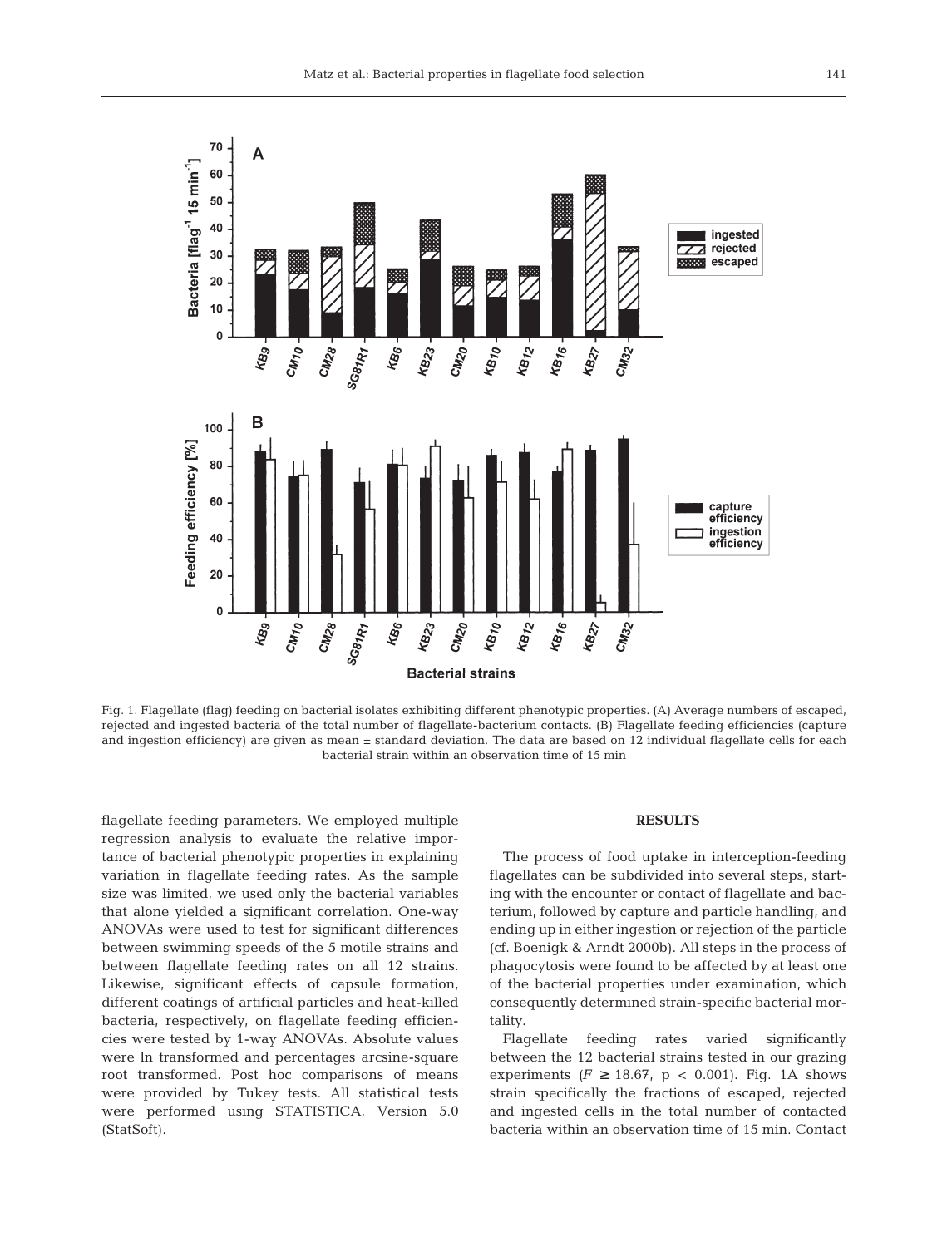|                      | <b>BATH</b> | Hydrophobicity<br><b>HIC</b> | Surface charge<br>zeta potential | Speed      | Cell<br>volume | Cell<br>length | Cell length<br>incl. capsule |
|----------------------|-------------|------------------------------|----------------------------------|------------|----------------|----------------|------------------------------|
| Contact rate         | 0.836       | $0.028*$                     | 0.171                            | $0.010*$   | 0.837          | 0.631          | 0.440                        |
|                      | $(-0.067)$  | (0.658)                      | (0.445)                          | (0.706)    | $(-0.067)$     | (0.155)        | (0.247)                      |
| Capture rate         | 0.916       | 0.084                        | 0.119                            | 0.132      | 0.690          | 0.221          | 0.164                        |
|                      | $(-0.034)$  | (0.543)                      | (0.499)                          | (0.461)    | (0.129)        | (0.382)        | (0.429)                      |
| Ingestion rate       | 0.551       | 0.957                        | 0.362                            | 0.157      | $0.035*$       | $0.023*$       | 0.116                        |
|                      | (0.192)     | $(-0.019)$                   | (0.305)                          | (0.436)    | $(-0.610)$     | $(-0.648)$     | $(-0.478)$                   |
| Capture efficiency   | 0.486       | 0.182                        | 0.745                            | $0.016*$   | 0.077          | $0.025*$       | $0.047*$                     |
|                      | (0.223)     | $(-0.434)$                   | (0.111)                          | $(-0.673)$ | (0.530)        | (0.640)        | (0.583)                      |
| Ingestion efficiency | 0.568       | 0.457                        | 0.918                            | 0.635      | 0.104          | $0.011*$       | 0.081                        |
|                      | (0.184)     | $(-0.251)$                   | (0.035)                          | (0.153)    | $(-0.492)$     | $(-0.700)$     | $(-0.523)$                   |

Table 4. Pearson product-moment correlation matrix between the phenotypic characteristics of the bacterial isolates and feeding parameters of *Spumella* sp. \*p-values of significant relationships. Correlation coefficient r is given in parentheses

rates varied from 25 to about 60 bacteria flagellate<sup>-1</sup>  $15 \text{ min}^{-1}$  while ingestion rates ranged from 2.5 bacteria flagellate<sup>-1</sup> 15 min<sup>-1</sup> for strain KB27 to 36.4 bacteria flagellate<sup>-1</sup>  $15$  min<sup>-1</sup> for strain KB16. A proportional relationship between contact rates and ingestion rates was not evident. Rather, the differences between contacted and eventually ingested prey particles indicated a selection process prior to phagocytosis. The portions of escaped bacterial cells and rejected cells varied significantly between the strains. This is illustrated by the calculated feeding efficiencies shown in Fig. 1B. Both capture and ingestion efficiency exhibited significant strain-specific differences  $(F = 22.72, p$  $< 0.001$  and  $F = 58.96$ ,  $p < 0.001$ , respectively). However, capture efficiencies were relatively constant (all values  $\geq 70\%$ ) compared to the significant variability of ingestion efficiencies (from <10 to 90%) during particle handling  $(F = 53.56, p < 0.001)$ . Correlation analyses were used to determine significant relationships between bacterial phenotypic properties and flagellate feeding rates (Table 4). We found no significant correlation between bacterial concentration and the contact rates between flagellates and bacteria in these experiments  $(p = 0.837)$ . This was expected because there was little variability in the concentrations of bacteria in the observational chamber (1.9  $\pm$  $0.20 \times 10^7$  cells ml<sup>-1</sup>).

## **Bacterial cell size**

The cells of all bacterial strains were rod shaped and differed significantly in size, spanning a range from 1.0 to 2.9 µm for the average cell length. Strains KB27 and CM32 exhibited significantly larger cells (Tukey test, p < 0.001) and strain KB16 significantly smaller cells (p < 0.001) than the rest of the strains. The highest contact rate was reported for strain KB27, which was one of the largest bacteria used and also motile. However, contact rates did not correlate with bacterial cell size even among the non-motile strains  $(p = 0.646)$ . Instead, there was a significant negative correlation between cell size and flagellate ingestion rate, which is illustrated by the highest ingestion rate found for the smallest bacterium (strain KB16) and the lowest for the second largest (strain KB27). Additional *F*-tests revealed that although the largest bacteria (strains CM32 and KB27) were captured with significantly higher efficiencies  $(F = 34.93, p < 0.001)$ , their ingestion efficiencies were some of the lowest recorded  $(F =$ 107.87,  $p < 0.001$ ). Generally, the impact of bacterial cell volume was less pronounced than cell length.

## **Capsule formation**

The majority of the bacterial strains (10 of 12) showed capsule formation under the experimental culture conditions (Table 1). However, the presence or absence of a capsule did not affect flagellate feeding rates ( $F \le 1.06$ ,  $p \ge 0.327$ ). Capsule thickness varied between the strains, so that cell sizes as measured by DAPI staining were corrected by capsule dimensions. Correlation analysis of these values confirmed the positive relationship of cell size with flagellate capture efficiency and the negative relationship with ingestion efficiency but at a lower level of significance  $(p = 0.047)$ and  $p = 0.081$ , respectively).

#### **Bacterial motility**

Five of 12 strains were motile and differed significantly in their swimming speed (Table 5;  $F = 48.52$ ,  $p <$ 0.001) with an average speed from 14.6 to 35.1  $\mu$ m s<sup>-1</sup>. All motile bacteria were found to exhibit movement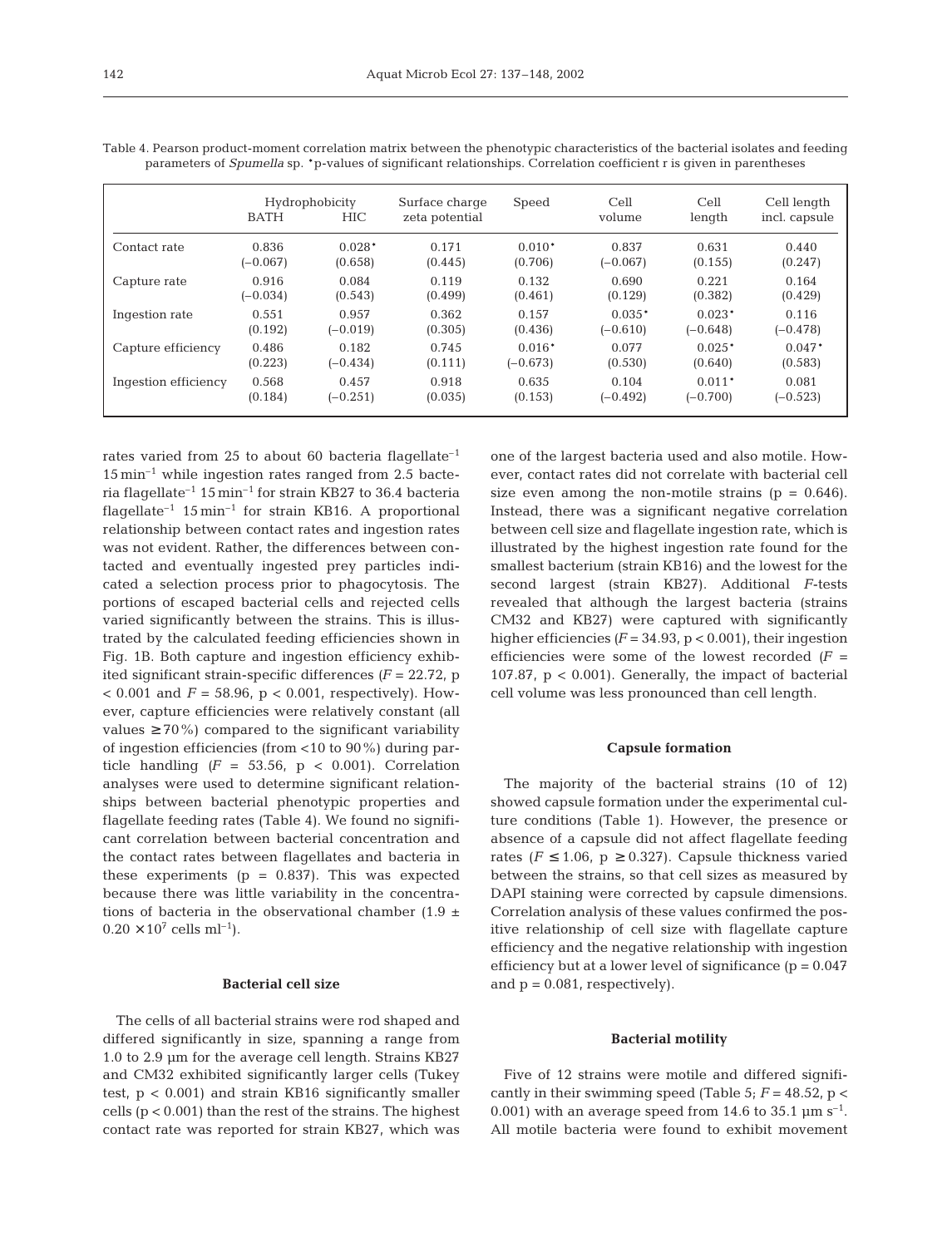patterns previously described as 'run and reversals' by Mitchell et al. (1995a). Motile cells in all treatments made up more than 70% of the total number of bacteria. The swimming speed of strain SG81R1 was the highest (Tukey test,  $p < 0.001$ ) with an average speed of 35.1  $\mu$ m s<sup>-1</sup> and a maximum speed up to 140  $\mu$ m s<sup>-1</sup>. While bacterial cell size did not correlate with the number of cell contacts, the average swimming speed of the bacterial strains showed a significant positive relationship with contact rates  $(r^2 = 0.502;$  Table 4). Multiple regression analysis with motility and bacterial hydrophobicity (as measured by HIC) as independent variables yielded a slightly better correlation with flagellate contact rates  $(r^2 = 0.571)$ . While contact rates of motile bacteria were significantly higher than for non-motile strains (Fig. 1A; *F* = 63.44, p < 0.001), the proportion of escapes in the total number of cell contacts increased for the motile strains. Consequently, capture efficiencies of the flagellate were significantly lower for motile strains  $(F = 41.01, p < 0.001)$  but still exceeded 70% (Fig. 1B). Correlation analysis revealed that increasing bacterial swimming speed reduced flagellate capture efficiencies significantly  $(r^2 = 0.453)$ . Taking into account the influence of bacterial cell length, multiple regression analysis revealed an even better correlation ( $r^2$  = 0.689). For ingestion efficiencies, no significant influence of bacterial motility was observable  $(p = 0.747)$ .

The influence of bacterial motility was specified by the immobilization of the highly motile strain SG81R1 by heat incubation (60°C for 1 and 2 h, respectively; Fig. 2) prior to the feeding experiment. The experiment revealed a significant increase of capture efficiencies for non-motile, heat-killed bacteria  $(F = 60.0, p <$ 0.001). In contrast, ingestion efficiencies were not affected by the immobilization procedure and remained constant for 0 and 1 h of heat incubation and denaturation. After 2 h of heat incubation, however, the ingestion efficiency decreased significantly  $(F =$ 11.64,  $p < 0.001$ ).

Table 5. Swimming speed of the 5 motile bacterial strains as measured by an automated tracking system. Mean swimming speed is given as mean ± standard deviation. N: number of observations

| Strain        | Mean speed<br>$(\mu m s^{-1})$ | Maximum speed<br>$(\mu m s^{-1})$ | N   |
|---------------|--------------------------------|-----------------------------------|-----|
| CM10          | $21.9 \pm 11.2$                | 57.0                              | 102 |
| <b>KB16</b>   | $20.5 \pm 11.9$                | 79.8                              | 210 |
| <b>KB23</b>   | $26.6 \pm 13.8$                | 113.6                             | 310 |
| <b>KB27</b>   | $14.6 \pm 5.6$                 | 45.9                              | 42  |
| <b>SG81R1</b> | $35.1 \pm 15.7$                | 140.3                             | 262 |



Fig. 2. Influence of immobilization of the highly motile bacterium SG81R1 on flagellate feeding rates. Bacteria were incubated for 1 and 2 h at 60°C prior to the feeding experiment. Flagellate feeding efficiencies (capture and ingestion efficiency) are given as mean ± standard deviation. The data are based on 12 individual flagellate cells for each bacterial strain within an observation time of 15 min

## **Bacterial surface properties**

The considerable strain-specific variability of capture, rejection and ingestion rates did not correlate significantly with any of the measured physicochemical surface parameters assessed for the 12 bacterial strains (hydrophobicity, charge; Table 4). The feeding experiments revealed only a slight positive correlation between the number of cell contacts and bacterial hydrophobicity as measured by the HIC assay and a marginal correlation with flagellate capture rates. At the step of processing captured bacteria, neither bacterial hydrophobicity nor surface charge could account for the differences in flagellate ingestion efficiencies between the 12 strains. This was not even the case between strains of comparable cell size, which differed about 3-fold (from 30 to 90% for strains CM28 and KB23) in their ingestion efficiencies.

In order to uncouple the influence of physicochemical surface parameters from the influence of the chemical surface composition, artificial particles with specific coatings were fed to the flagellates. Particles that had been loaded by an increasing density of carboxyl groups resulted in an increase of surface charge measured as zeta potential and comparable chemical composition at the same time. Flagellate feeding rates were significantly related to this surface charge gradient (Fig. 3A): contact rates decreased significantly (data not shown,  $F = 8.22$ ,  $p < 0.001$ ) for the most negatively charged particles (COOH medium, COOH high). A significant decrease in capture efficiencies  $(F = 10.15, p < 0.001)$  and ingestion efficiencies  $(F =$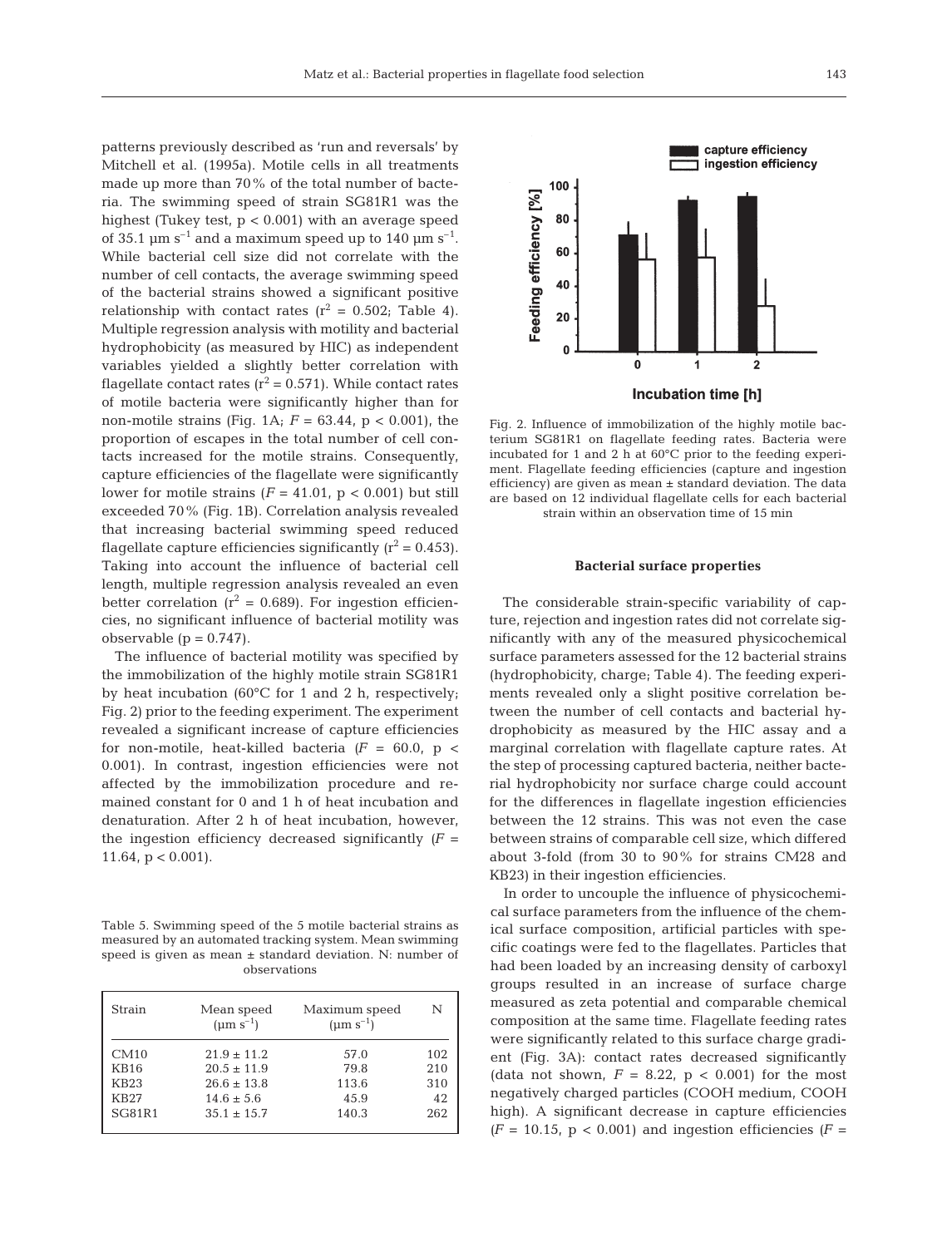9.43, p < 0.001) was also evident, which resulted in reduced uptake rates  $(F = 12.00, p < 0.001)$ .

In contrast, particles with comparable surface charges (mean zeta potential of  $-38.8 \pm 1.16$  mV, CV = 0.03) but distinct differences in chemical surface composition (protein A, BSA, polyethylenglycol-300, polygalacturonic acid, starch) were ingested with different efficiencies *(F* = 10.96, p < 0.001) (Fig. 3B). Particle capture efficiencies, however, did not differ significantly  $(F = 1.43, p < 0.2377)$ . Ingestion rates were lowest on starch surfaces where 90% of the captured particles



Fig. 3. Differential flagellate feeding on artificial particles (0.75 µm in diameter) exhibiting a physicochemical force gradient versus a chemical composition spectrum. (A) Four particles with different densities of carboxyl groups (plain, COOH low, COOH medium, COOH high) simulated a surface charge gradient (zeta potentials from –4.7 to –53.1 mV) without concomitant change in surface composition. (B) Five particles (protein A, bovine serum albumin, polyethylenglycol-300, polygalacturonic acid, starch) differing in their surface composition but with similar zeta potentials (from –37.3 to –39.8 mV). Flagellate feeding efficiencies (capture and ingestion efficiency) are given as mean ± standard deviation. The data are based on 12 individual flagellate cells for each bacterial strain within an observation time of 15 min



Fig. 4. Relationship between surface charge (measured as zeta potential) of bacteria (closed symbols) and coated microspheres (open symbols) and flagellate capture efficiency. Values are given as mean ± standard deviation. The data are based on 12 individual flagellate cells for each bacterial strain within an observation time of 15 min. Marked data point (#) refers to data of the dinoflagellate *Oxyrrhis marina* feeding on carboxylated 1 µm microspheres (Hammer et al. 1999)

were rejected, whereas the highest efficiencies were observed on BSA loaded particles (>50%). Thus, there was an electrostatic effect of prey surfaces observable, leading to reduced contact, capture and ingestion rates, on the one hand, and a compositional effect resulting in unaltered capture efficiencies but a significant variation in particle handling on the other.

Plotting the relationship between flagellate capture efficiencies and bacterial and particle surface charge (Fig. 4), we achieved the complete range of zeta potentials from 0 to –55 mV. Prey surface charges between 0 and –45 mV, including bacteria as well as artificial particles, showed no effect on capture efficiencies. Only extreme particle charges beyond –45 mV severely reduced flagellate feeding efficiency.

## **DISCUSSION**

The experimental results presented in this paper provide the first comprehensive comparison of the influence of different bacterial properties (covering morphological, behavioral and chemical aspects) in the food selection of an interception-feeding nanoflagellate. Our data demonstrate the importance of evaluating different stages of the feeding process in order to understand the mechanisms of food selectivity and grazing protection in microbial predator-prey interactions. Selective flagellate feeding on several bacterial strains was illustrated by substantial differences be-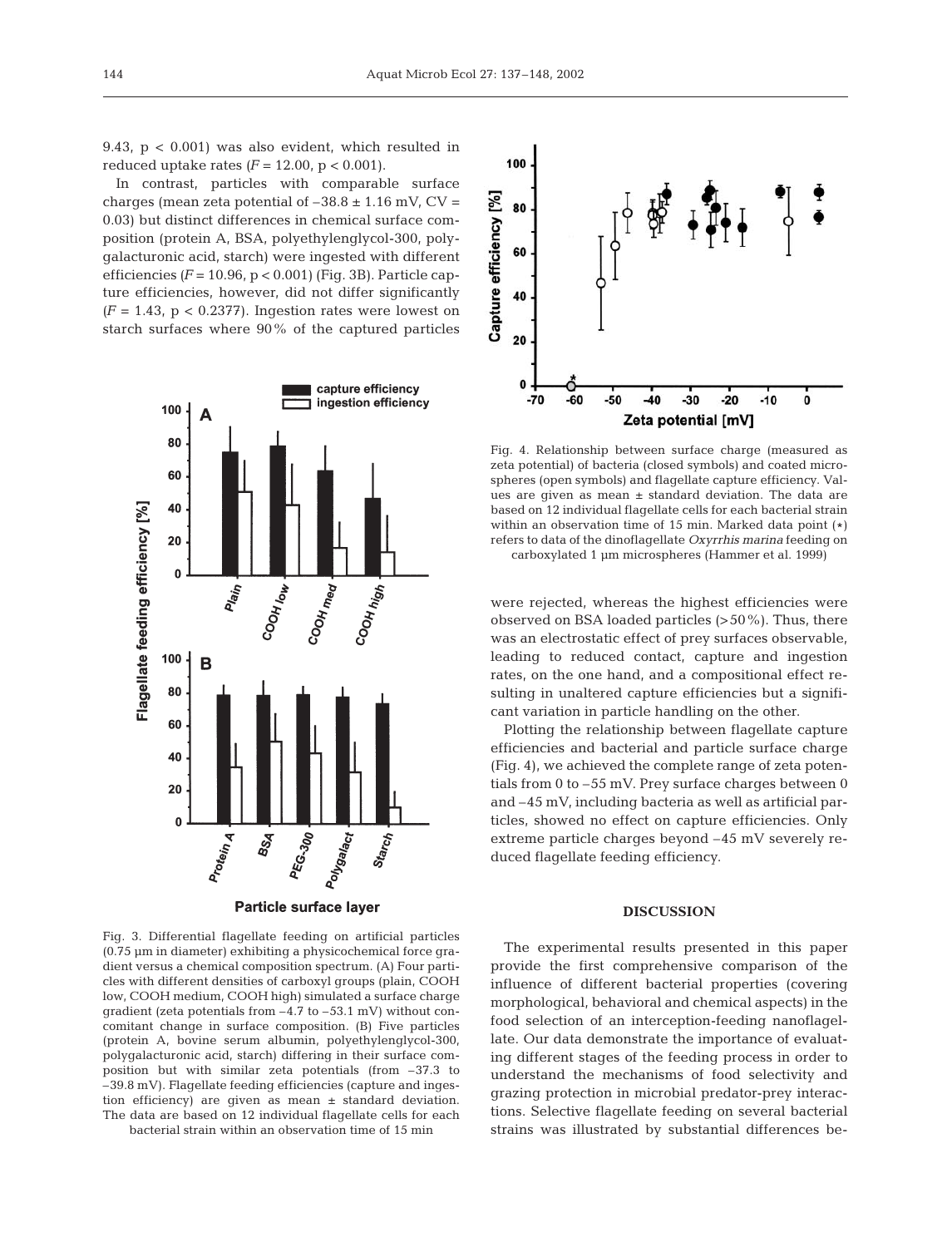tween contact and ingestion rates. In contrast to largely comparable capture efficiencies, ingestion efficiencies were variable and strain specific, which suggests that handling of captured particles is a most decisive step in the process of flagellate food selection. The feeding experiments provided some insight into the bacterial properties affecting prey uptake of the flagellate.

## **Bacterial cell size**

Size-selective feeding of bacterivorous flagellates has been viewed as an interaction between encounter probabilities and morphological limitations of the predator. Mathematical models predict that encounter rates generally increase with prey size (Fenchel 1982a, Monger & Landry 1990), so that grazing rates increase (González et al. 1990b, 2imek & Chrzanowski 1992) until a certain size limit. Our study found no significant overall relationship between bacterial cell size (volume and length) and contact rate. This might be due to the fact that prey sizes in our experiments spanned only a comparably narrow size range, as the main goal of our study was the examination of non-morphological traits. However, the efficiency of capturing a contacted prey particle was higher for the longest bacteria  $(≥90\%).$ We also provided data for the effective mechanism of bacterial cell length to reduce the ingestion probability of captured cells. Ingestion efficiencies and rates were lowest for the longest bacteria. The repeated observation of initialized pseudopodia formation even for oversized bacteria ending in a subsequent stop of food vacuole formation (cf. Boenigk & Arndt 2000b) and the fact that at the same time capture efficiencies were highest for the largest bacteria imply morphological limitations of the predator at the handling process. Obviously, a critical prey size sets the morphological constraints for internalization, whereas prey size below this limit does not affect flagellate food selection. This is supported by the non-correlation of cell length and ingestion efficiency when the 2 largest bacteria (KB27 and CM32) were excluded from the analysis ( $p = 0.668$ ).

## **Bacterial capsules**

Many studies have suggested a protective function of exopolymeric capsules against digestion by protozoans (Decho 1990, González et al. 1990a, Jürgens & Güde 1994, Plante 2000). Their role in the uptake process, however, has not been investigated so far. In this study, we found that bacterial strains were ingested regardless of capsule formation. Likewise, capsulate

bacterial strains exhibited no reduced susceptibility to flagellate digestion (data not shown). Hence, the mere presence of a capsule does not seem to imply a general protective function in bacteria-flagellate interactions (cf. Plante & Shriver 1998). Instead, future studies should focus on capsule quality and quantity, which are known to vary interspecifically as well as within strains according to activity level or physiological state (Sutherland 1977). In this context, we should remark that bacterial cell size measurements based on intracellular stains (e.g. DAPI) generally might underestimate the effective prey size, as the dimensions of bacterial capsules differed strain specifically. On the other hand, we need more information on the reliability of capsule dimensions when using Maneval's stain.

#### **Bacterial motility**

Based on the findings of Monger & Landry (1992) and González et al. (1993) it has been proposed that higher encounter rates would result in higher feeding rates on motile cells. In our experiments, this was indeed observed when the swimming speed of bacterial strains increased the encounter (contact) rate with the interception-feeding flagellate. However, we also observed the compensation of higher contact rates by reduced capture efficiencies, which may result in comparable ingestion rates for motile and non-motile bacterial strains. Escape of bacterial cells was recognized to be not only a result of high swimming speed but also of the 'run and reversal' swimming pattern described for marine bacteria (Mitchell et al. 1995a,b). Compared to the 'run and tumble' model known for *Escherichia coli* and other enteric bacteria (Berg & Brown 1972), this mechanism allows a rapid retreat after encountering a predator, whose reaction time was found to be comparably long (data not shown). Since average swimming speeds recorded in this study did not exceed 40  $\mu$ m s<sup>-1</sup>, we propose that bacteria with an even higher swimming speed would further decrease flagellate capture efficiencies, resulting in lower ingestion rates and thus in a higher survival rate of the bacterium. Our assumption is supported by the findings of Mitchell et al. (1995a), who reported maximum community speeds of up to  $144 \mu m s^{-1}$  and a maximum individual burst velocity of 407  $\mu$ m s<sup>-1</sup>. Motility might provide an active mechanism of 'encounter avoidance' such as responsive acceleration to chemical gradients or physical obstacles and an independent movement relative to the feeding current of the predator. However, as bacterial swimming is assumed to be nutrient controlled (Mitchell 1991), 'escape mechanisms' based on swimming speed might be restricted to nutrientrich situations.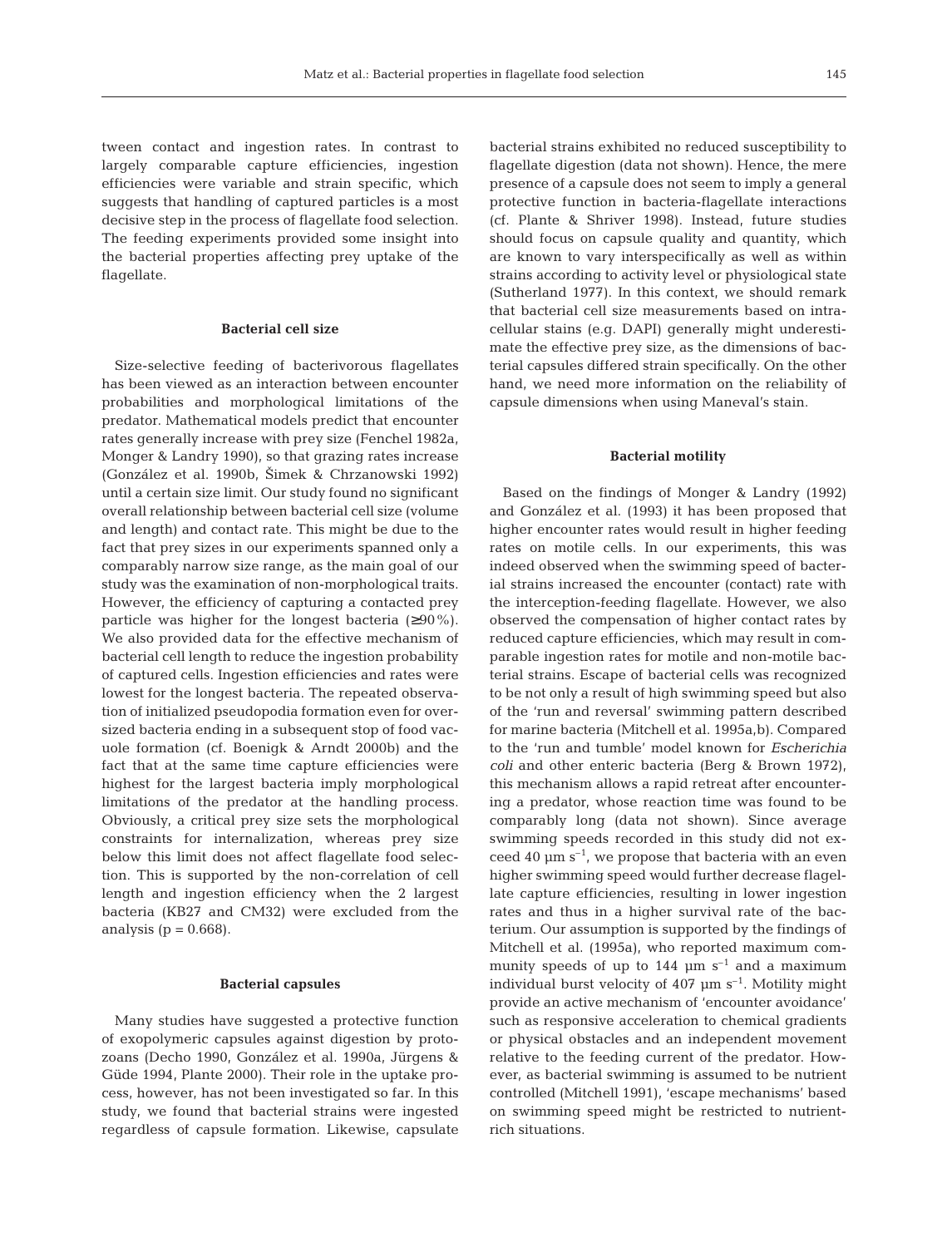#### **Bacterial surface properties**

One major hypothesis in this study was that bacterial surface properties influence the ingestion probability. Bacterial cell surfaces as a site of diverse constituents (Hammond et al. 1984) give rise to specific biochemical structures and physicochemical interaction forces. Some immunological studies (Van Oss 1978, Absolom 1988, Ofek et al. 1995) along with one ecological study (Monger et al. 1999) have proposed the importance of hydrophobic interaction forces in the process of phagocytosis, so that hydrophilic bacteria would exhibit lower uptake rates. Here, we found no significant effect of bacterial hydrophobicity and charge to account for the low ingestion rates. This is in accordance with earlier results on the influence of extreme bacterial hydrophobicity on 3 interception-feeding nanoflagellates (Matz & Jürgens 2001). Moreover, we found that only artificial particles with highly negatively charged (hydrophilic) surfaces could significantly reduce flagellate capture and ingestion efficiencies and even contact probabilities. This is supported by the predictions of the colloid theory (Monger & Landry 1990) and findings for the heterotrophic dinoflagellate *Oxyrrhis marina* (Hammer et al. 1999). However, zeta potentials of these artificial particles were outside of the range commonly found in natural bacterial isolates (Van der Mei et al. 1987, Gannon et al. 1991, Matz & Jürgens 2001). Within the natural range  $(0 \text{ to } -40 \text{ mV})$ we observed no impact of bacterial and artificial surface charge, so that we can infer a minor importance of hydrophobicity and charge in the selection and feeding process of interception-feeding flagellates. The linear relationship between particle charge and flagellate feeding rate proposed by Hammer et al. (1999) may be supplemented by our data, which suggest a rather rectangular model with a critical value for flagellate feeding (Fig. 4). A small variation in the plateau area might be due to other surface factors.

In contrast, feeding on polystyrene beads coated with specific biochemical components resulted in significantly different ingestion efficiencies, although other factors such as charge, size and motility were kept constant. Our results indicate that differential feeding on similar-sized food items was not based on a physicochemical interaction mechanism but on the actual biochemical surface composition. Similarly, latex particles with distinct monosaccharide coatings but comparable zeta potentials determined variability in phagocytosis rates of polymorphonuclear leucocytes (Yamada et al. 1993). Although many protozoans apparently lack elaborate feeding structures, convincing evidence has already been presented for the complexity of protozoan feeding behavior and the significance of chemical cues. Ciliates and flagellates possess

chemosensory abilities (Sibbald et al. 1987, Bennett et al. 1988, Snyder 1991) and have been reported to discriminate between similar-sized prey for some chemical reason (Stoecker et al. 1986, Sanders 1988, Landry et al. 1991, Verity 1991, Jürgens & De Mott 1995, Christaki et al. 1998, Wolfe 2000). This has been confirmed by live video observations, which revealed the assessment and active rejection of captured prey particles (Taniguchi & Takeda 1988, Boenigk & Arndt 2000b). Accordingly, our compilation of bacteria showed significant differences in ingestion efficiencies that could not be attributed to bacterial cell size or any other factor directly assessed in our experiments. Moreover, reduced ingestion efficiencies of heat-killed strain SG81R1 may imply surface discrimination to some degree (see also Landry et al. 1991). We suggest that, along with prey size, specific surface components might be relevant to account for the active rejection of already captured bacterial cells by bacterivorous protozoans. However, since selective feeding in heterotrophic flagellates was found to be prey concentrationdependent according to optimal foraging models (Jürgens & De Mott 1995), the importance of the 'taste factor' might be restricted to feeding of well-fed flagellates and high bacterial abundances, respectively. Planktonic microorganisms live in a spatially and temporarily heterogeneous microenvironment. As a consequence, it will be important to examine the regulation and significance of chemically mediated prey selection in field studies and direct selection experiments.

## **General considerations**

Our results give new insights into the selective feeding behavior of a bacterivorous nanoflagellate and the bacterial phenotypic properties involved. Given the need for abstraction and simplification, experimental studies like this one provide conclusions that might be restricted to the flagellate species and the experimental conditions used. For practical reasons, this study could not focus on low bacterial concentrations nor on free-swimming individuals, and thus all conclusions are based only on behavior of the attached part of the flagellate population. Also, more information is needed on the selection behavior of other feeding types to understand the impact of bacterial traits on bacterial grazing mortality in natural communities. Nevertheless, our finding that bacterial cell size effectively determines the handling success of the predator is in accordance with studies on the importance of sizeselective bacterivory in natural bacterial populations (for a review see Hahn & Höfle 2001). Moreover, our data revealed the potential of size-independent traits in bacteria-flagellate interactions, such as bacterial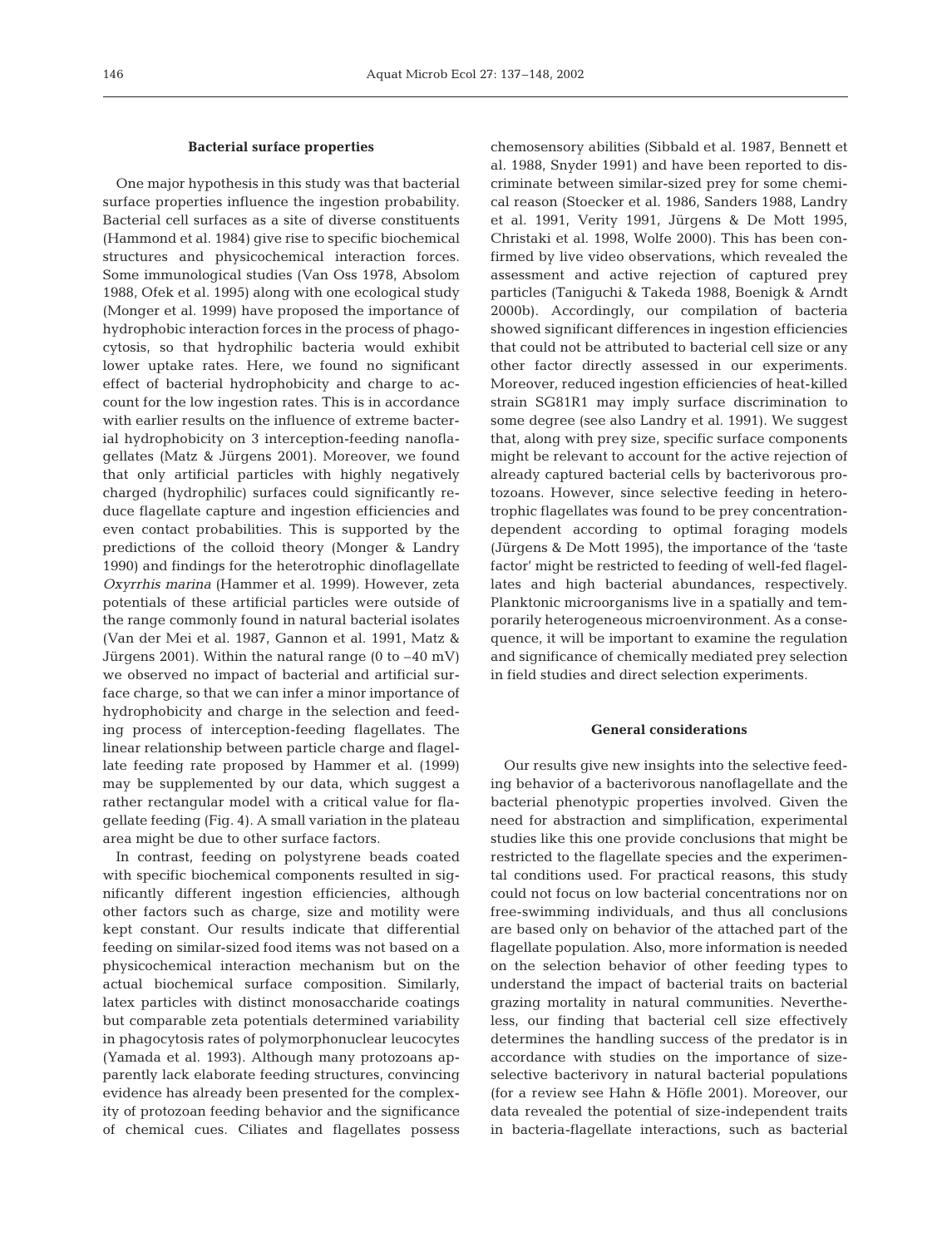motility and surface composition. Non-morphological traits might account for the situational occurrence of high proportions of freely suspended cells observed in bacterioplankton despite severe protozoan grazing pressure (Matz & Jürgens unpubl.). However, the identification of the specific mechanisms governing chemically mediated food selection remains a technical challenge. Future work should specify the effectiveness of such size-independent mechanisms and their contribution to the divergent ways of bacterial grazing resistance.

*Acknowledgements.* We are grateful to Sandra Diederichs and Marlene Willkomm for technical assistance during this study, and to Jens-Ulrich Siebmann and Bryan F. J. Manly for comments on the statistics. Financial support for this research was provided by grant Ju 367/2-1 and Ar 288/3-1 from the Deutsche Forschungsgemeinschaft.

#### LITERATURE CITED

- Absolom DR (1988) The role of bacterial hydrophobicity in infection: bacterial adhesion and phygocytic ingestion. Can J Microbiol 34:287–298
- Azam F, Ammerman JW (1984) Cycling of organic matter by bacterioplankton in pelagic marine ecosystems: microenvironmental considerations. In: Fasham MJR (ed) Flows of energy and materials in marine ecosystems. Plenum Press, New York, p 345–360
- Azam F, Fenchel T, Field JG, Gray JS, Meyer-Reil LA, Thingstad F (1983) The ecological role of water column microbes in the sea. Mar Ecol Prog Ser 10:257–263
- Bennett SJ, Sanders RW, Porter KG (1988) Chemosensory responses of heterotrophic and mixotrophic flagellates to potential food sources. Bull Mar Sci 43:764–771
- Berg HC, Brown DA (1972) Chemotaxis in *Escherichia coli* analysed by three-dimensional tracking. Nature 239: 500–504
- Blackburn N, Fenchel T, Mitchell JG (1998) Microscale nutrient patches in planktonic habitats shown by chemotactic bacteria. Science 282:2254–2256
- Boenigk J, Arndt H (2000a) Comparative studies on the feeding behavior of two heterotrophic nanoflagellates: the filter-feeding choanoflagellate *Monosiga ovata* and the raptorial-feeding kinetoplastid *Rhynchomonas nasuta*. Aquat Microb Ecol 22:243–249
- Boenigk J, Arndt H (2000b) Particle handling during interception feeding by four species of heterotrophic nanoflagellates. J Eukaryot Microbiol 47:350–358
- Boenigk J, Matz C, Jürgens K, Arndt H (2001a) Confusing selective feeding with differential digestion in bacterivorous nanoflagellates. J Eukaryot Microbiol 48:425–432
- Boenigk J, Matz C, Jürgens K, Arndt H (2001b) The influence of preculture and food quality on the ingestion and digestion process of three species of heterotrophic nanoflagellates. Microb Ecol 42:168–176
- Christaki U, Dolan JR, Pelegri S, Rassoulzadegan F (1998) Consumption of picoplankton-size particles by marine ciliates: effects of physiological state of the ciliate and particle quality. Limnol Oceanogr 43:458–464
- Christoffersen K, Nybroe O, Jürgens K, Hansen M (1997) Measurement of bacterivory by heterotrophic nanoflagellates using immunofluorescence labelling of ingested

cells. Aquat Microb Ecol 13:127–134

- Chrzanowski TH, Šimek K (1990) Prey-size selection by freshwater flagellated protozoa. Limnol Oceanogr 35: 1429–1436
- Decho AW (1990) Microbial exopolymer secretions in ocean environments: their role(s) in food webs and marine processes. Oceanogr Mar Biol Annu Rev 28:73–153
- DeLong EF, Franks DG, Allredge AL (1993) Phylogenetic diversity of aggregate-attached vs. free-living marine bacterial assemblages. Limnol Oceanogr 38:924–934
- Fenchel T (1982a) Ecology of heterotrophic microflagellates. I. Some important forms and their functional morphology. Mar Ecol Prog Ser 8:211–223
- Fenchel T (1982b) Ecology of heterotrophic microflagellates. IV. Quantitative occurrence and importance as bacterial consumers. Mar Ecol Prog Ser 9:35–42
- Fenchel T (1986) The ecology of heterotrophic microflagellates. Adv Microb Ecol 9:57–97
- Fenchel T (2001) Eppur si muove: many water column bacteria are motile. Aquat Microb Ecol 24:197–201
- Gannon JT, Manilal VB, Alexander M (1991) Relationship between cell surface properties and transport of bacteria through soil. Appl Environ Microbiol 57:190–193
- Giovannoni SJ, Britschgi TB, Moyer CL, Field KG (1990) Genetic diversity in Sargasso Sea bacterioplankton. Nature 35:60–63
- González JM, Iriberri J, Egea L, Barcina I (1990a) Differential rates of digestion of bacteria by freshwater and marine phagotrophic protozoa. Appl Environ Microbiol 56: 1851–1857
- González JM, Sherr EB, Sherr BF (1990b) Size-selective grazing on bacteria by natural assemblages of estuarine flagellates and ciliates. Appl Environ Microbiol 56:583–589
- González JM, Sherr EB, Sherr BF (1993) Differential feeding by marine flagellates on growing versus starving, and on motile versus nonmotile, bacterial prey. Mar Ecol Prog Ser 102:257–267
- Grossart HP, Azam F (1998) Motility of natural bacterial assemblages in coastal waters. EOS Trans (Suppl) 79: 807–809
- Guillard RRL, Lorenzen CJ (1972) Yellow-green algae with chlorophyllide c. J Phycol 8:10–14
- Hahn MW, Höfle MG (2001) Grazing of protozoa and its effects on populations of aquatic bacteria. FEMS Microbiol Ecol 35:113–121
- Hahn MW, Moore ERB, Höfle MG (1999) Bacterial filament formation, a defense mechanism against flagellate grazing, is growth rate controlled in bacteria of different phyla. Appl Environ Microbiol 65:25–35
- Hammer A, Grüttner C, Schumann R (1999) The effect of electrostatic charge of food particles on capture efficiency by *Oxyrrhis marina* Dujardin (dinoflagellate). Protist 150: 375–382
- Hammond SM, Lambert PA, Rycoft AN (1984) The bacterial cell surface. Croom Helm, London
- Heissenberger A, Leppard GG, Herndl GJ (1996) Relationship between the intracellular integrity and the morphology of the capsular envelope in attached and free-living bacteria. Appl Environ Microbiol 62:4521–4528
- Horwitz MA, Silverstein SC (1980) Influence of the *Escherichia coli* capsule on complement fixation and on phagocytosis and killing by human phagocytes. J Clin Invest 65:82–94
- Jürgens K, De Mott WR (1995) Behavioral flexibility in prey selection by bacterivorous nanoflagellates. Limnol Oceanogr 40:1503–1507
- Jürgens K, Güde H (1994) The potential importance of graz-